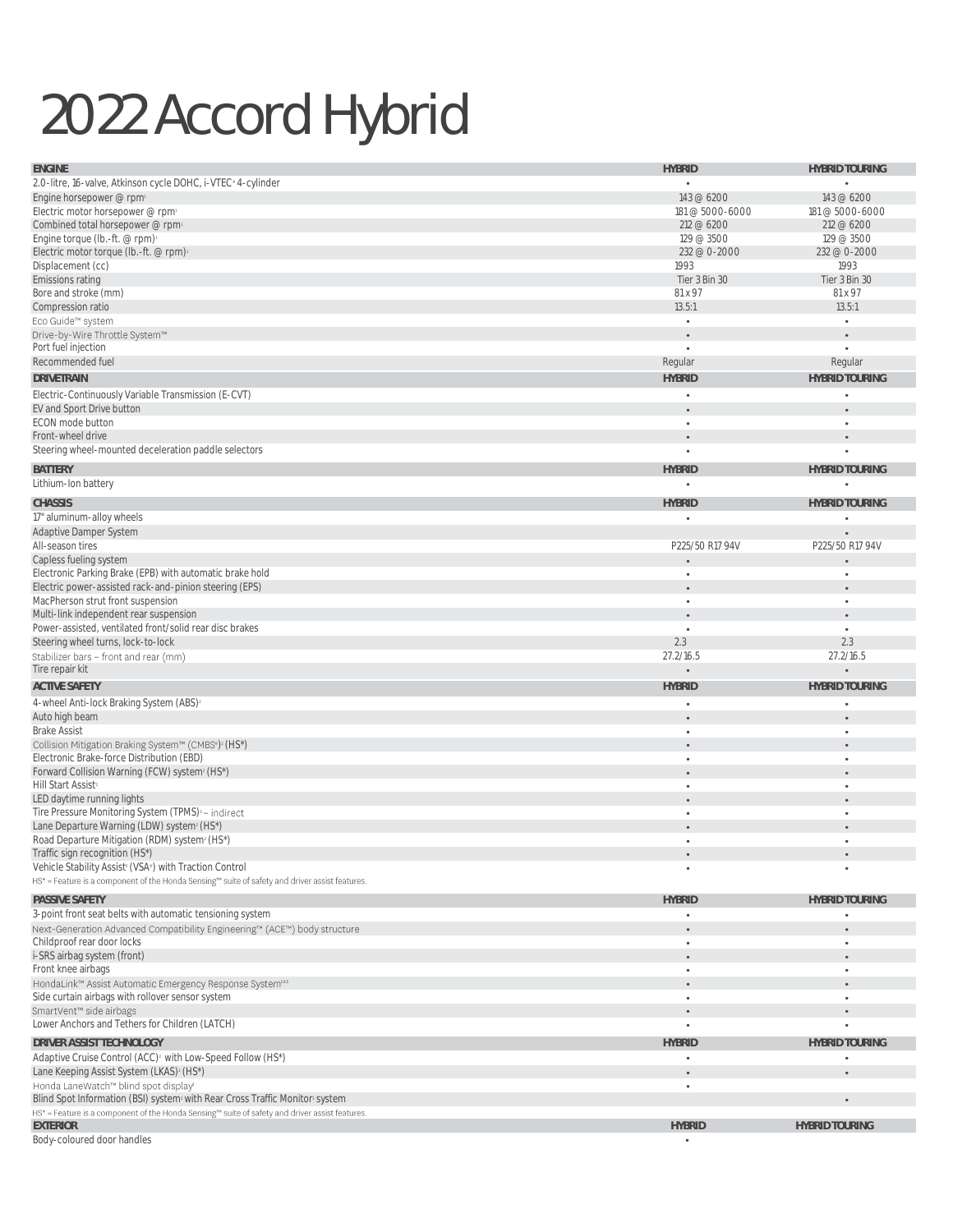| Chrome door handles                                                                                                           |               |                             |
|-------------------------------------------------------------------------------------------------------------------------------|---------------|-----------------------------|
| Body-coloured heated power door mirrors with integrated LED turn signal indicators                                            |               | With reverse gear tilt-down |
|                                                                                                                               |               |                             |
|                                                                                                                               |               | (passenger side)            |
| Folding door mirrors                                                                                                          |               |                             |
| Body-coloured side sill garnish with chrome moulding                                                                          | ٠             |                             |
| Chrome grille                                                                                                                 | ٠             |                             |
| Front wiper de-icer                                                                                                           | ٠             |                             |
| Shutter grille (Upper)                                                                                                        |               |                             |
| LED daytime running lights (DRL)                                                                                              |               |                             |
| LED fog lights                                                                                                                |               |                             |
| Front splash guards                                                                                                           |               |                             |
| LED brake lights                                                                                                              |               |                             |
|                                                                                                                               |               |                             |
| LED taillights                                                                                                                | $\bullet$     |                             |
| One-touch power moonroof with tilt feature                                                                                    |               |                             |
| LED headlights with auto-on/off (low beam)                                                                                    | ٠             |                             |
| LED headlights with auto-on/off (low and high beam)                                                                           |               |                             |
| LED front turn indicators                                                                                                     | ٠             |                             |
| Rain-sensing windshield wipers                                                                                                |               |                             |
| Rear window defroster                                                                                                         | $\bullet$     |                             |
| Speed-sensing, variable intermittent windshield wipers                                                                        |               |                             |
|                                                                                                                               |               |                             |
| COMFORT & CONVENIENCE                                                                                                         | <b>HYBRID</b> | <b>HYBRID TOURING</b>       |
| 12-volt power outlet                                                                                                          | 2             | 2                           |
|                                                                                                                               |               |                             |
| 7" colour TFT meter display with Driver Information Interface                                                                 |               |                             |
| Acoustic windshield                                                                                                           | ٠             |                             |
| Active Noise Cancellation (ANC)                                                                                               |               |                             |
| Acoustic Vehicle Alerting System (AVAS)                                                                                       | ٠             |                             |
| Driver attention monitor <sup>2</sup>                                                                                         |               |                             |
| Dual-zone automatic climate control with air-filtration system                                                                | $\bullet$     |                             |
| Auto-dimming rearview mirror                                                                                                  |               |                             |
| Cargo area light                                                                                                              | ۰             |                             |
|                                                                                                                               |               |                             |
| Centre console and storage compartment                                                                                        |               |                             |
| Driver's and front passenger's illuminated vanity mirrors                                                                     | ٠             |                             |
| Driver's and front passenger's seatback pockets                                                                               |               |                             |
| Display Audio System <sup>,</sup> with Honda Satellite-Linked Navigation System™ <sup>2</sup> and bilingual Voice Recognition |               |                             |
| Exterior temperature indicator                                                                                                |               |                             |
| Front and rear beverage holders                                                                                               | ۰             |                             |
| Front and rear door pockets                                                                                                   |               |                             |
| HandsFreeLink™-bilingual Bluetooth wireless mobile phone interface <sup>34</sup> with steering wheel-mounted controls         | ٠             |                             |
| HomeLink <sup>®</sup> remote system®                                                                                          |               |                             |
|                                                                                                                               |               |                             |
| Head-up display (HUD)                                                                                                         |               |                             |
| Body-coloured front and rear parking sensors                                                                                  |               |                             |
| Map lights                                                                                                                    |               |                             |
| Multi-angle rearview camera with dynamic guidelines                                                                           |               |                             |
| Near field communication (NFC)                                                                                                | ٠             |                             |
| One-touch turn signals                                                                                                        | $\bullet$     |                             |
| Power door locks                                                                                                              | ٠             |                             |
| Power windows with auto-up/down driver's and front passenger's windows                                                        |               |                             |
| Proximity key entry and pushbutton start                                                                                      | ٠             |                             |
| Rear console ventilation                                                                                                      |               |                             |
| Rear-seat centre armrest with cupholder                                                                                       |               |                             |
|                                                                                                                               |               |                             |
| Rear-seat heater ducts                                                                                                        |               |                             |
| Remote engine starter                                                                                                         | $\bullet$     |                             |
| Maintenance Minder™ system                                                                                                    |               |                             |
| Steering wheel-mounted controls (cruise control, audio, telephone, Driver Information Interface)                              | ٠             |                             |
| Sunglasses holder                                                                                                             |               |                             |
| Security system                                                                                                               | $\bullet$     | ٠                           |
| Immobilizer theft-deterrent system                                                                                            |               |                             |
| Walk-away door lock                                                                                                           | $\bullet$     | $\bullet$                   |
| Wireless charging                                                                                                             |               |                             |
| Tilt and telescopic steering column                                                                                           | ٠             |                             |
|                                                                                                                               |               |                             |
| <b>SEATING &amp; TRIM</b>                                                                                                     | <b>HYBRID</b> | <b>HYBRID TOURING</b>       |
| Driver's seat position memory                                                                                                 |               | $\bullet$                   |
| Driver's seat with 12-way power adjustment including 4-way power lumbar support                                               | $\bullet$     |                             |
| Floor mats                                                                                                                    | ٠             | $\bullet$                   |
|                                                                                                                               |               |                             |
| 60/40 split fold-down rear seatback                                                                                           |               |                             |
| Front passenger's seat with 4-way manual adjustment                                                                           | ٠             |                             |
| Front passenger's seat with 4-way power adjustment                                                                            |               |                             |
| Heated front seats                                                                                                            | ٠             | $\bullet$                   |
| Heated rear seats (outboard positions only)                                                                                   |               |                             |
| Heated leather-wrapped steering wheel                                                                                         | ٠             | $\bullet$                   |
| Leather-wrapped steering wheel                                                                                                |               |                             |
| Perforated leather-trimmed seating surfaces                                                                                   |               |                             |
| Ventilated front seats                                                                                                        |               |                             |
|                                                                                                                               |               |                             |
| ENTERTAINMENT                                                                                                                 | <b>HYBRID</b> | <b>HYBRID TOURING</b>       |
| 452-watt AM/FM Premium audio system with MP3/Windows Media Audio playback capability and 10 speakers including                |               |                             |
| subwoofer                                                                                                                     |               |                             |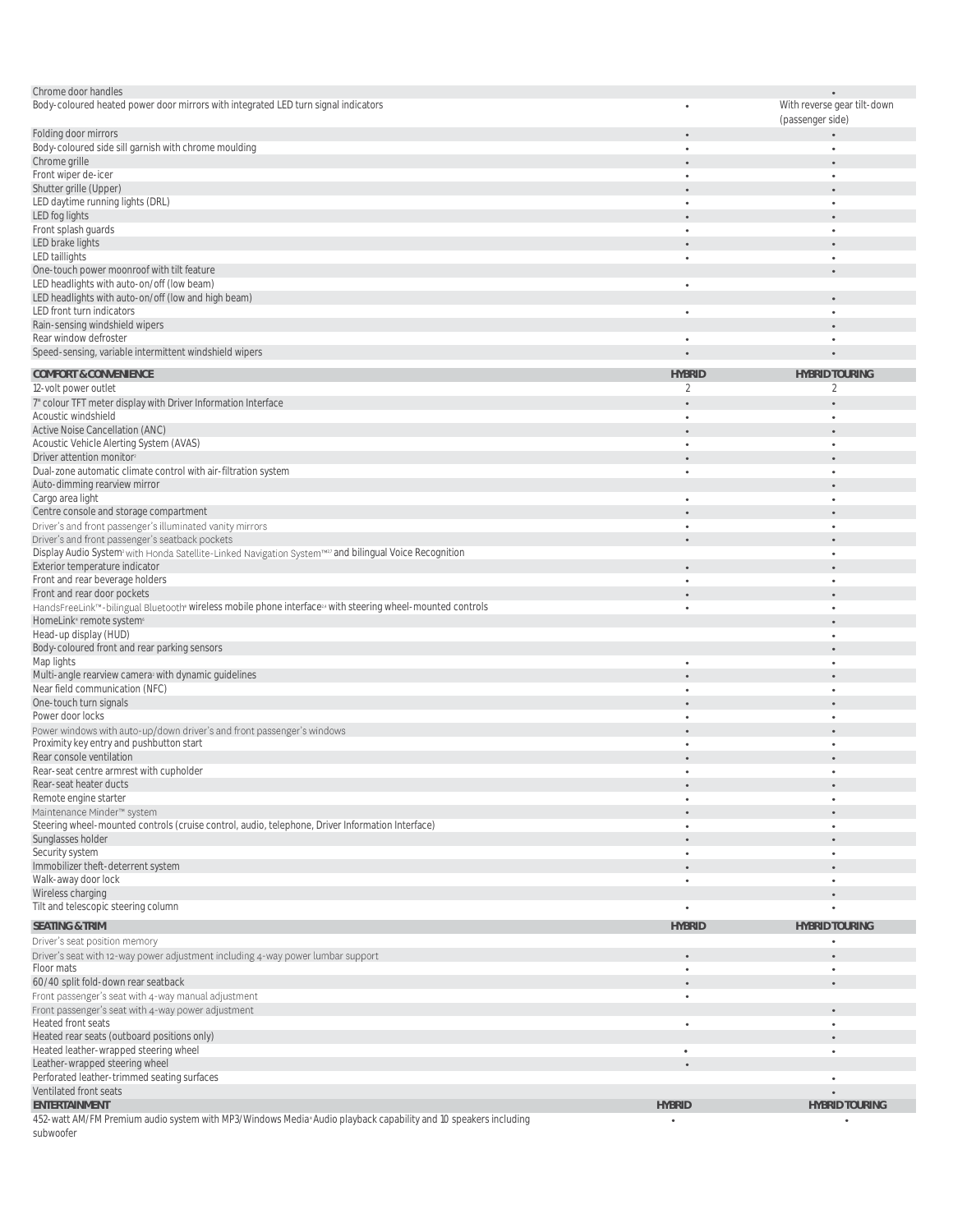| Apple CarPlay™24 / Android Auto™24                                | $\bullet$                  | $\bullet$                           |
|-------------------------------------------------------------------|----------------------------|-------------------------------------|
| AT&T Wi-Fi hotspot48                                              |                            |                                     |
| Bluetooth <sup>®</sup> Streaming Audio <sup>24</sup>              | $\bullet$                  | ٠                                   |
| Display Audio System <sup>2</sup> with HondaLink <sup>TME,6</sup> | $\bullet$                  | Including Navigation <sup>2,2</sup> |
| HondaLink™2,4,9                                                   | $\bullet$                  |                                     |
| HondaLink <sup>TMLA9</sup> Subscription Services                  |                            |                                     |
| HD Radio™ ready                                                   |                            | $\bullet$                           |
| Siri Eyes Free compatibility <sup>24</sup>                        | ٠                          |                                     |
| Illuminated steering wheel-mounted audio controls                 | $\bullet$                  | $\bullet$                           |
| USB audio interface <sup>®</sup>                                  | (2) 2.5-Amp Charging Ports | (2) 2.5-Amp Charging Ports          |
| Rear USB ports <sup>4</sup>                                       | (2) 2.5-Amp Charging Ports | (2) 2.5-Amp Charging Ports          |
| SMS text message <sup>24</sup> / E-mail function <sup>24</sup>    |                            | ٠                                   |
| SiriusXM™                                                         |                            | $\bullet$                           |
| Wi-Fi tethering                                                   |                            | ٠                                   |
| FUEL ECONOMY <sup>12</sup> (L/100 KM)                             | <b>HYBRID</b>              | <b>HYBRID TOURING</b>               |
| E-Continuously Variable Transmission (City/Hwy/Combined)          | 5.0/5.0/5.0                | 5.0/5.0/5.0                         |
| <b>DIMENSIONS</b>                                                 | <b>HYBRID</b>              | <b>HYBRID TOURING</b>               |
| Cargo volume (L)                                                  | 473                        | 473                                 |
| Curb weight (kg)                                                  | 1524                       | 1553                                |
| Fuel tank capacity (L)                                            | 48.5                       | 48.5                                |
| Ground clearance - no-load/full-load (mm)                         | 149/125                    | 149/125                             |
| Headroom - front/rear (mm)                                        | 1004/948                   | 953/944                             |
| Height (mm)                                                       | 1450                       | 1450                                |
| Hip room - front/rear (mm)                                        | 1405/1398                  | 1405/1398                           |
| Legroom - front/rear (mm)                                         | 1075/1026                  | 1075/1026                           |
| Length (mm)                                                       | 4882                       | 4882                                |
| Passenger volume (L)                                              | 2990                       | 2908                                |
| Shoulder room - front/rear (mm)                                   | 1481/1436                  | 1481/1436                           |
| Track - front/rear (mm)                                           | 1600/1610                  | 1600/1610                           |
| Turning radius (m) (Curb-to-Curb)                                 | 5.8                        | 5.8                                 |
| Wheelbase (mm)                                                    | 2830                       | 2830                                |
| Width - including mirrors/mirrors folded (mm)                     | 2137/1906                  | 2137/1906                           |

[1. Horsepower and torque calculations reflect SAE net, Rev. 08/04, SAE J1349 procedures.](http://www.honda.ca/disclaimers)<br>2. None of the features we describe are intended to replace the driver's responsibility to exercise due care while driving. Drivers s features have technological limitations. For additional feature information, limitations and restrictions, please visit www.honda.ca/disclaimers and refer to the vehicle's Owner's Manual.

[3. For optimal tire wear and performance, the pressure should be checked regularly with a tire gauge. Do not rely solely on the monit](http://www.honda.ca/disclaimers)or system.

4. Only compatible with certain devices and operating systems. Operation may be dependent upon: 1. GPS satellite signal reception and available cellular data and/or voice connection; or 2. connection to vehicle's built-in [applicable. Associated charges \(incl. data plans, roaming charges or other amounts charged by your wireless carrier\) may apply.](http://www.honda.ca/disclaimers)

[5. Operation requires wireless mobile phone to be paired with the vehicle. Operation is dependent upon cellular data and/or voice c](http://www.honda.ca/disclaimers)onnection availability and GPS satellite signal reception.

[6. HomeLink](http://www.honda.ca/disclaimers)<sup>®</sup> [can be programmed with codes of up to three remote-control devices \(e.g., garage-door opener, home security system](http://www.honda.ca/disclaimers), etc.).

[7. Map database covers major metropolitan areas in Canada and the 48 contiguous U.S. states.](http://www.honda.ca/disclaimers)

[10. Coverage varies by market.](http://www.honda.ca/disclaimers)

[8. New vehicles are equipped with a complimentary time or data trial period, whichever comes first. After the trial period, contact AT](http://www.honda.ca/disclaimers)&T to purchase available data plans. 4G LTE connection speeds may vary by region.

9. Subscription to HondaLink™ services is required. HondaLink™-equipped vehicles come with complimentary time-limited trial subscriptions; fees, taxes and other charges will apply in order to continue subscription service expiry. The availability of certain GPS satellite and/or cellular networks is required for HondaLink™ to operate properly. Service interruptions may occur and/or vehicle system upgrades may be required if cellular network compromised. Some restrictions may apply. For additional HondaLink<sup>m</sup> information, please visit www.honda.ca/hondalink and www.honda.ca/privacy.